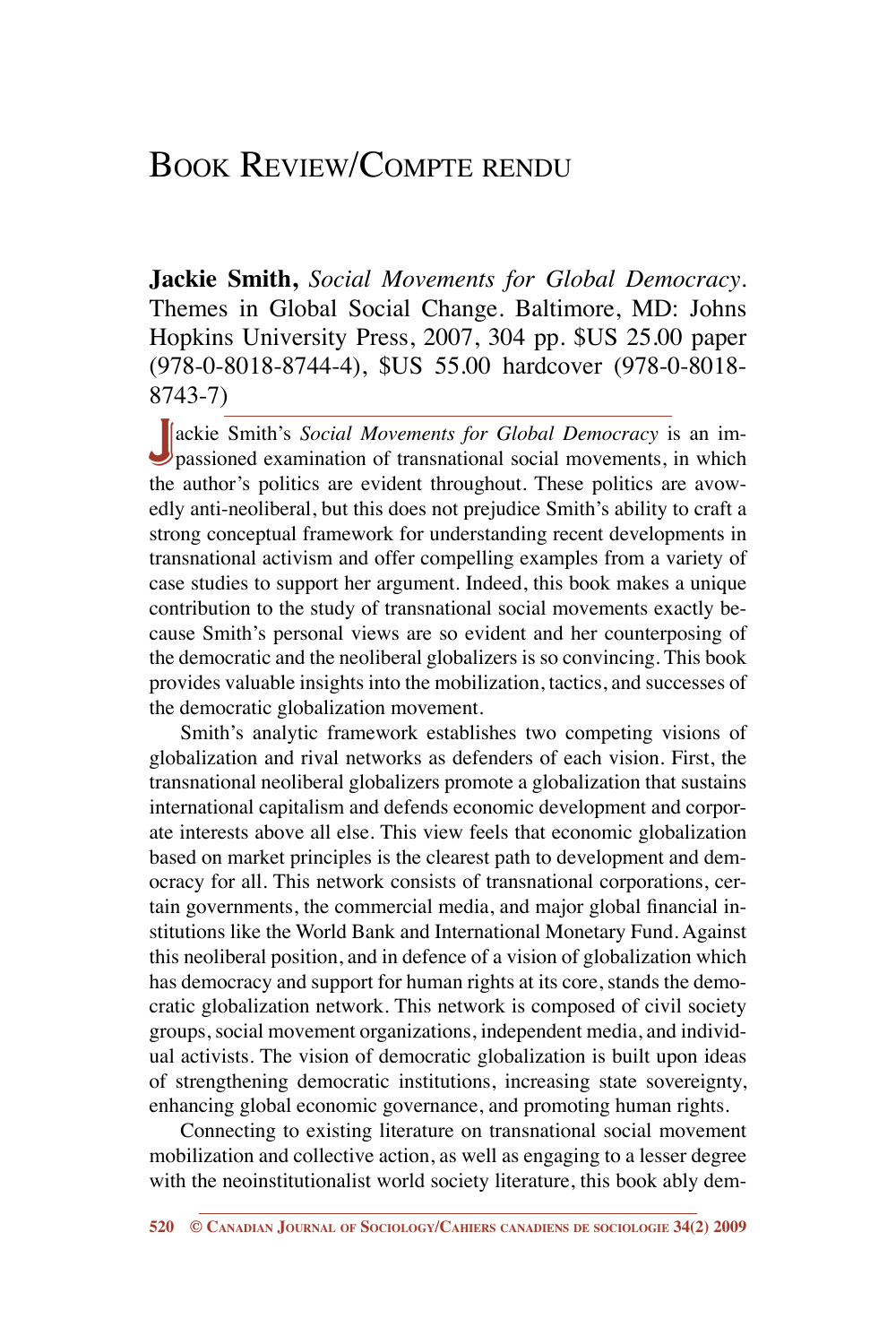onstrates how the two networks compete to set the international agenda, legitimate or undermine international institutions (the United Nations in particular), and mobilize support for their visions of globalization. On the whole, the two networks are portrayed in stark contrast to one another. The transnational neoliberals are — regrettably according to Smith — rather effective at promoting a market-based economic globalization through the use of dominant states and international institutions like the World Trade Organization and the International Monetary Fund. Despite their successes, this network is inherently antidemocratic because they consistently fight against state sovereignty and any form of democratic global governance which would place constraints on capitalist growth and expansion. In contrast, the transnational democratic globalizers have a more limited scope for action, and appear to be most successful when they seize on key shifts in political opportunity structures.

Smith's research suggests that neither the democratic globalizers nor transnational neoliberals operate as cohesive networks. Despite their overarching visions of globalization, both networks are fragmented, transitory, and only loosely coupled to specific aims or issues. This lack of cohesion appears to be a consequence of the variety and diversity of potential network members. The relatively fluid, ad hoc, and informal structures of both transnational activist networks is one of Smith's most interesting findings.

Another strength of Smith's book is her compelling use of case studies. A very wide range of information and material is mobilized by Smith to reveal the workings of both networks. The material on the democratic globalizers is particularly welcome, such as a valuable case study on the World Social Forum's role in creating a political space within which the democratic globalizer network can promote its alternative visions of globalization and democracy. A chapter on how the neoliberal globalization network has promoted global economic integration and undermined the UN system is also noteworthy. These case studies make the book well-suited for senior undergraduate or graduate course on social movements. One of the few shortcomings of the work is that it does not include enough truly global examples of activism to escape a sometimes America-centric perspective.

On the whole, Smith's book provides a significant step forward in the study of transnational activism. By constructing her competing networks framework for assessing transnational social movements and their struggles over globalization and democracy, Smith creates a strong analytic platform from which future research can embark on how her democratic globalizers aim to counter the neoliberal agenda in their efforts to promote the democratization of international institutions and politics. In